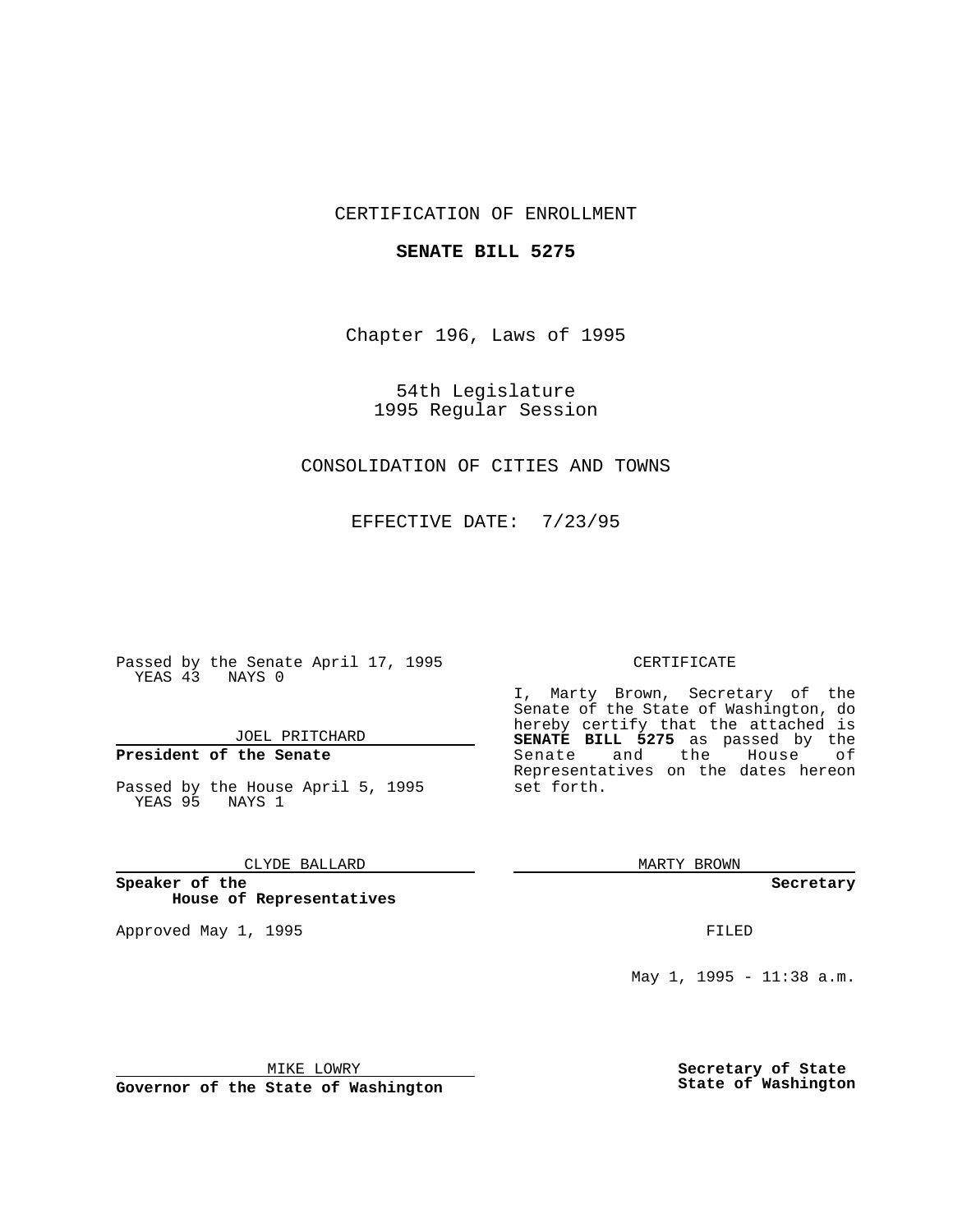# **SENATE BILL 5275** \_\_\_\_\_\_\_\_\_\_\_\_\_\_\_\_\_\_\_\_\_\_\_\_\_\_\_\_\_\_\_\_\_\_\_\_\_\_\_\_\_\_\_\_\_\_\_

\_\_\_\_\_\_\_\_\_\_\_\_\_\_\_\_\_\_\_\_\_\_\_\_\_\_\_\_\_\_\_\_\_\_\_\_\_\_\_\_\_\_\_\_\_\_\_

### AS AMENDED BY THE HOUSE

Passed Legislature - 1995 Regular Session

**State of Washington 54th Legislature 1995 Regular Session By** Senators Haugen, McCaslin and Winsley

Read first time 01/18/95. Referred to Committee on Government Operations.

AN ACT Relating to consolidation of cities and towns; amending RCW  $\frac{1}{2}$ 2 35.10.460, 35.10.470, 35.10.480, 35.10.490, 35.21.010, and 35.10.420; 3 and adding a new section to chapter 35.10 RCW.

4 BE IT ENACTED BY THE LEGISLATURE OF THE STATE OF WASHINGTON:

5 **Sec. 1.** RCW 35.10.460 and 1985 c 281 s 9 are each amended to read 6 as follows:

7 ((Ballot titles on the questions shall be prepared as provided in 8 RCW 35A.29.120.)) If a proposal for assumption of indebtedness is to 9 be submitted to the voters of a city in which the indebtedness did not 10 originate, the proposal shall be separately stated and the ballots 11 shall contain, as a separate proposition to be voted on, the words "For 12 Assumption of Indebtedness to be paid by the levy of annual property 13 taxes in excess of regular property taxes" and "Against Assumption of 14 Indebtedness to be paid by the levy of annual property taxes in excess 15 of regular property taxes" or words equivalent thereto. If the 16 question of the form or plan of government is to be submitted to the 17 voters, the question shall be separately stated and the ballots shall 18 contain, as a separate proposition to be voted on, the option of a 19 voter to select one of the three forms or plans of government. If the 20 question of the name of the proposed consolidated city is to be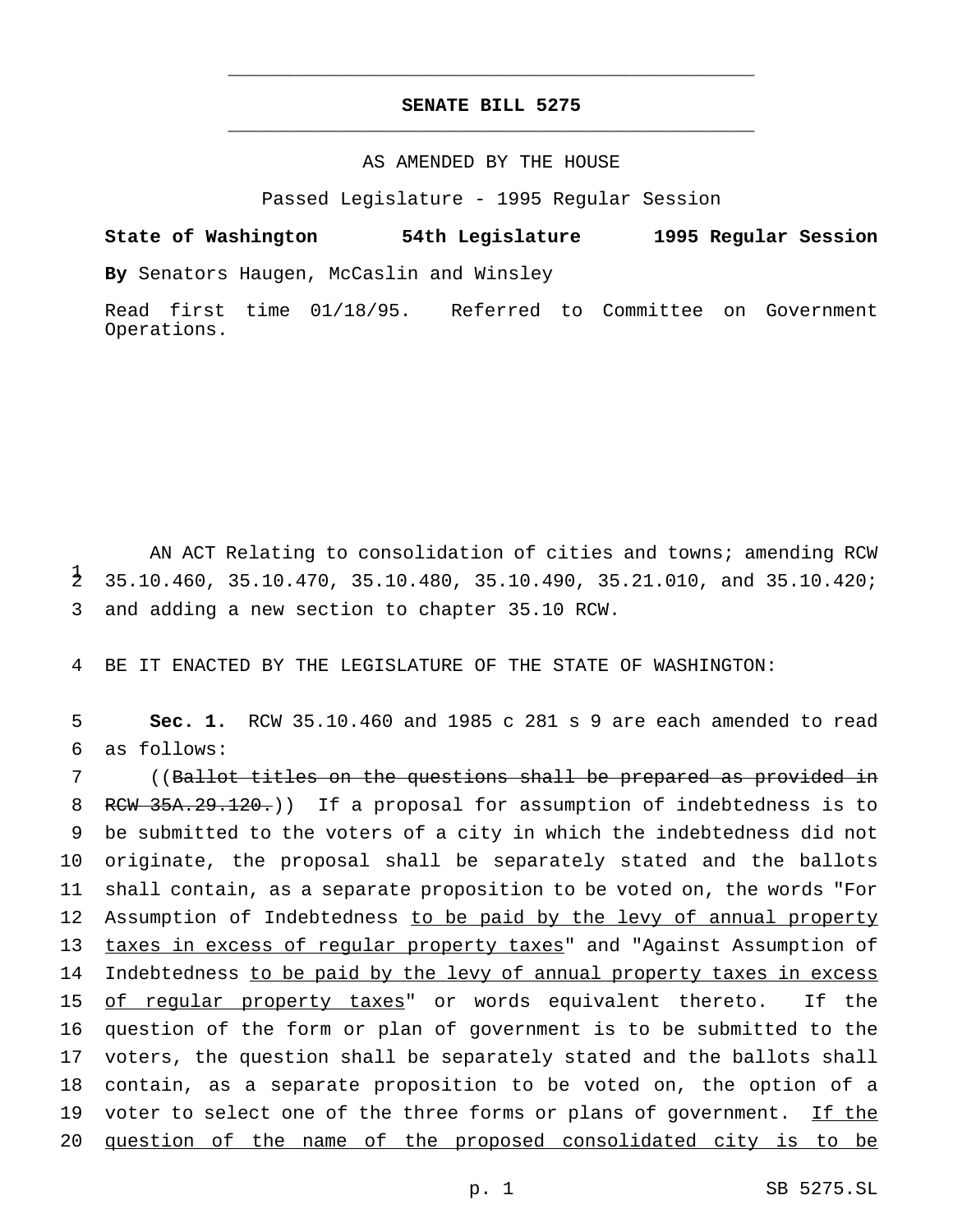1 submitted to the voters, the question shall be separately stated and the ballots shall contain, as a separate proposition to be voted on, 3 the option of a voter to select one of the names of the proposed consolidated city.

 **Sec. 2.** RCW 35.10.470 and 1985 c 281 s 10 are each amended to read as follows:

 The county canvassing board in each county involved shall canvass the returns in each election. The votes cast in each of such cities shall be canvassed separately, and the statement shall show the whole number of votes cast, the number of votes cast in each city for consolidation, and the number of votes cast in each city against such consolidation. If a proposal for assumption or indebtedness was voted upon in a city in which the indebtedness did not originate, the statement shall show the number of votes cast in such a city for assumption of indebtedness and the number of votes cast against assumption of indebtedness. If a question of the form or plan of government was voted upon, the statement shall show the number of votes cast in each city for each of the optional forms or plans of 19 government. If a name for the proposed consolidated city was voted 20 upon, the statement shall show the number of votes cast in each city 21 for each optional name. A certified copy of such statement shall be filed with the legislative body of each of the cities proposed to be consolidated.

 If it appears from such statement of canvass that a majority of the votes cast in each of the cities were in favor of consolidation, the consolidation shall be authorized and shall be effective when the newly elected legislative body members assume office, as provided in RCW 35.10.480.

 If a question of the form or plan of government was voted upon, that form or plan receiving the greatest combined number of votes shall become the form or plan of government for the consolidated city. If two or three of the forms or plans of government received the same highest number of votes, the form or plan of government shall be chosen by lot between those receiving the same highest number, where the mayor of the largest of the cities proposed to be consolidated draws the lot at a public meeting.

 If a proposition to assume indebtedness was submitted to voters of a city in which the indebtedness did not originate, the proposition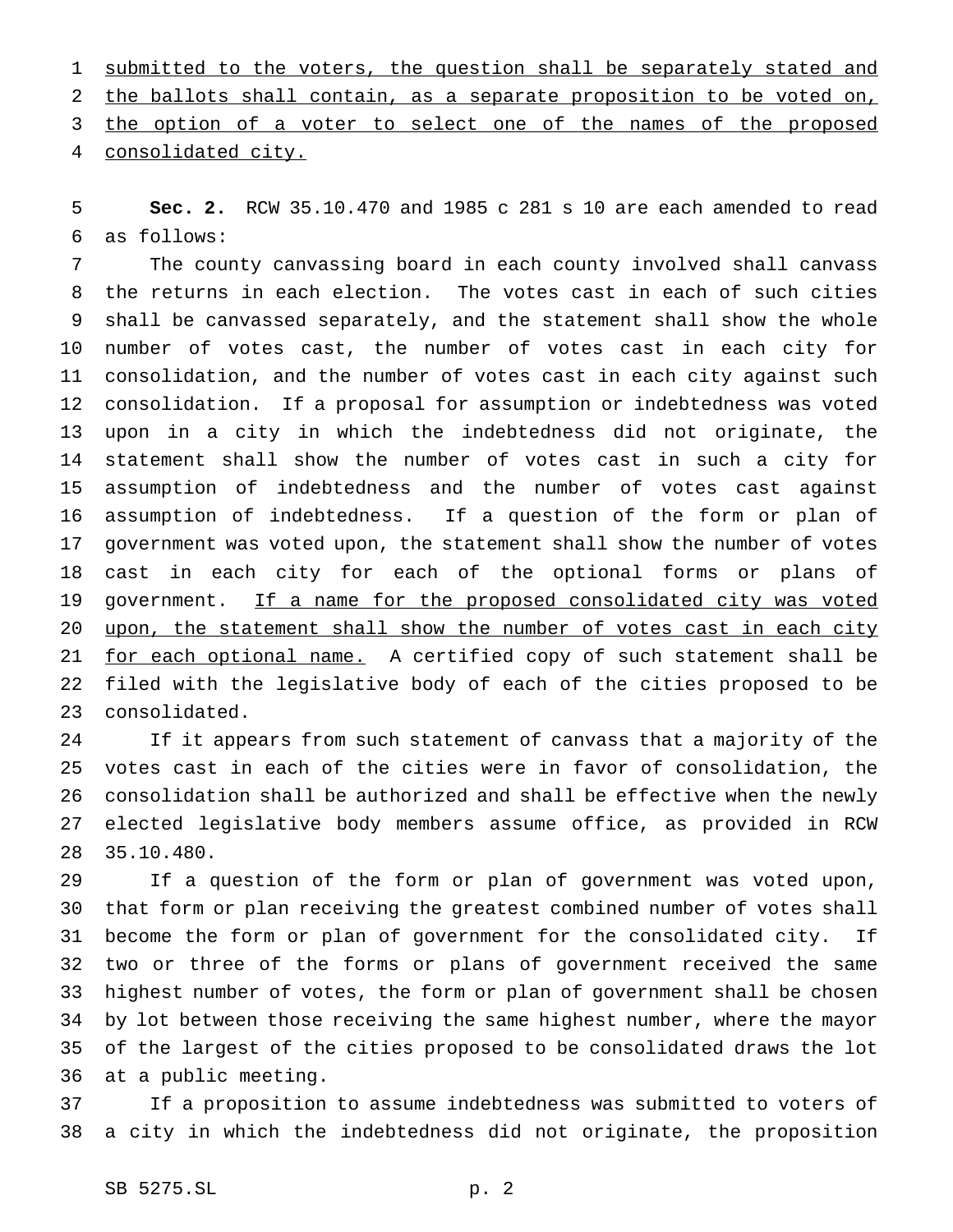shall be deemed approved if approved by a majority of at least three- fifths of the voters of the city, and the number of persons voting on the proposition constitutes not less than forty percent of the number of votes cast in the city at the last preceding general election. Approval of the proposition authorizes annual property taxes to be levied on the property within the city in which the indebtedness did 7 not originate that are in excess of regular property taxes. However, if the general indebtedness in question was incurred by action of a city legislative body, a proposition for assuming the indebtedness need only be approved by a simple majority vote of the voters of the city in which such indebtedness did not originate.

12 If a question of the name of the proposed consolidated city was 13 voted upon, that name receiving the greatest combined number of votes 14 shall become the name of the consolidated city. If two proposed names 15 receive the same number of votes, the name shall be chosen by lot, where the mayor of the largest of the cities proposed to be 17 consolidated draws the lot at a public meeting.

 **Sec. 3.** RCW 35.10.480 and 1985 c 281 s 11 are each amended to read as follows:

 If the voters of each of the cities proposed to consolidate approve the consolidation, elections to nominate and elect the elected officials of the consolidated city shall be held at times specified in 23 RCW 35A.02.050. If the joint resolution or the petitions prescribe 24 that councilmembers of the consolidated city shall be elected from 25 wards, then the councilmembers shall be elected from wards under RCW 35A.12.180. Terms shall be established as if the city is initially incorporating.

 The newly elected officials shall take office immediately upon their qualification. The effective date of the consolidation shall be when a majority of the newly elected members of the legislative body assume office. The clerk of the newly consolidated city shall transmit a duly certified copy of an abstract of the votes to authorize the consolidation and of the election of the newly elected city officials to the secretary of state and the office of financial management.

 **Sec. 4.** RCW 35.10.490 and 1985 c 281 s 12 are each amended to read as follows: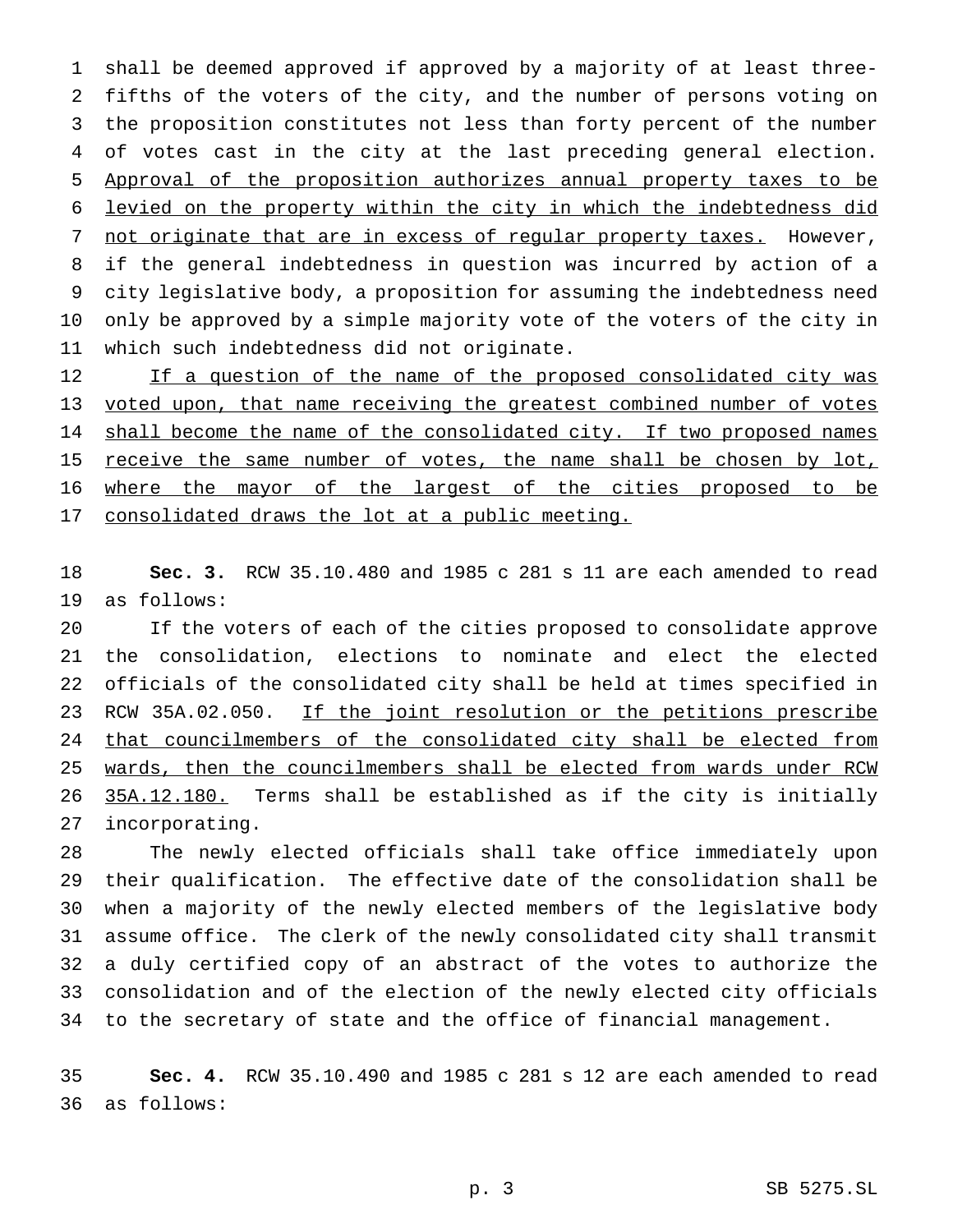1 A joint resolution or the petitions may prescribe the name of the proposed consolidated city or may provide that a ballot proposition to determine the name of the proposed consolidated city be submitted to 4 the voters of the cities proposed to be consolidated. If two alternative names are submitted, the name receiving the simple majority vote of the voters voting on the question shall become the name of the consolidated city. If the name for the proposed consolidated city is not prescribed by the joint resolution or petition, or a proposition on the name is not submitted to the voters of the cities proposed to be 10 consolidated, then the newly consolidated city shall be known as the city of ...... (listing the names of the cities that were consolidated in alphabetical order). The legislative body of the newly consolidated city may present another name or two names for the newly consolidated city to the city voters for their approval or rejection at the next municipal general election held after the effective date of the consolidation. If only one alternative name is submitted, this alternative name shall become the name of the consolidated city if approved by a simple majority vote of the voters voting on the question. If two alternative names are submitted, the name receiving the simple majority vote of the voters voting on the question shall become the name of the consolidated city.

 **Sec. 5.** RCW 35.21.010 and 1991 c 363 s 37 are each amended to read as follows:

24 (1) Municipal corporations now or hereafter organized are bodies 25 politic and corporate under the name of the city of  $\dots$  . . . . , or the 26 town of . . . . . ., as the case may be, and as such may sue and be sued, contract or be contracted with, acquire, hold, possess and dispose of property, subject to the restrictions contained in other chapters of this title, having a common seal, and change or alter the same at pleasure, and exercise such other powers, and have such other 31 privileges as are conferred by this title((: PROVIDED, That)). 32 However, not more than two square miles in area shall be included within the corporate limits of a town having a population of fifteen hundred or less, or located in a county with a population of one million or more, and not more than three square miles in area shall be included within the corporate limits of a town having a population of more than fifteen hundred in a county with a population of less than one million, nor shall more than twenty acres of unplatted land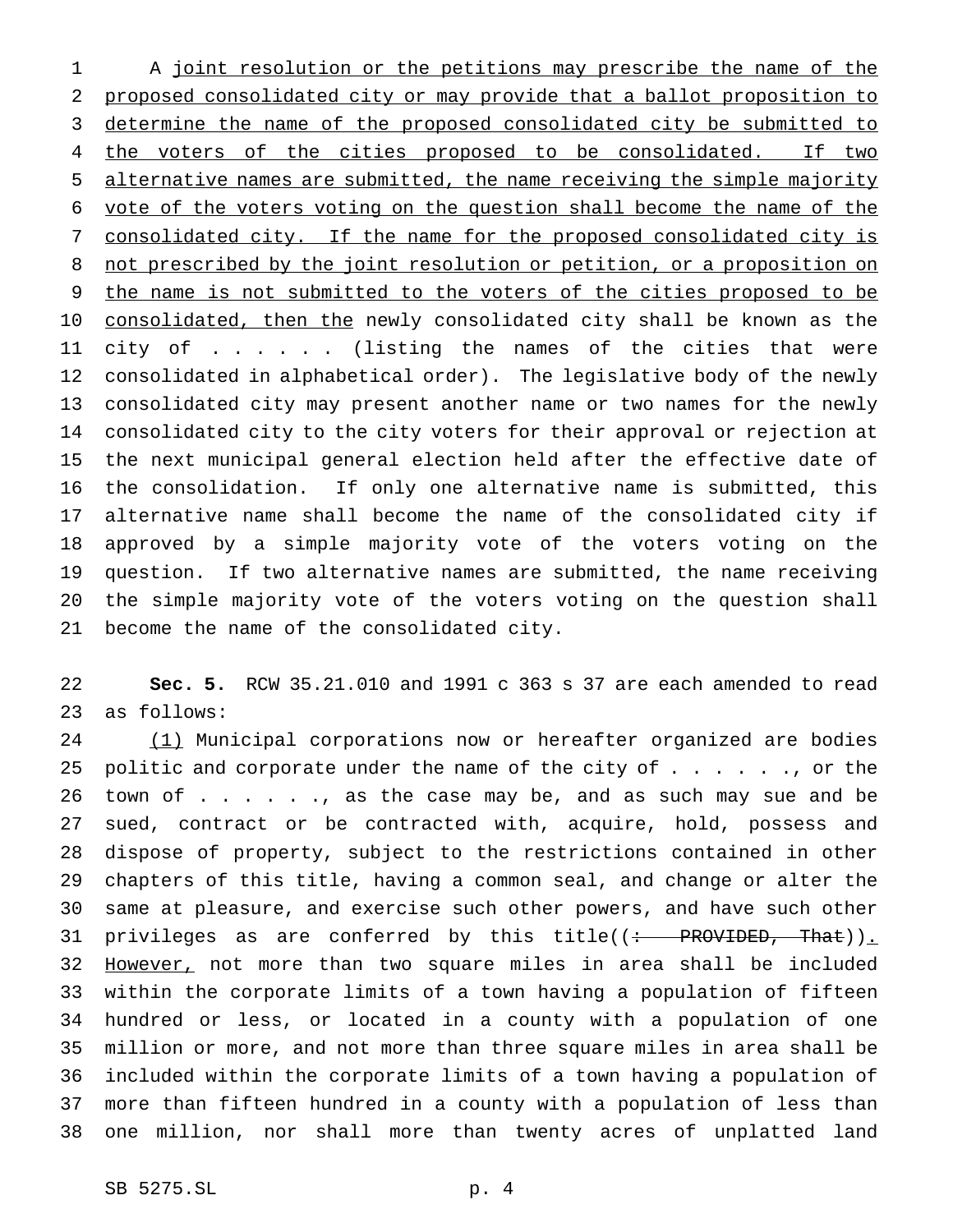belonging to any one person be taken within the corporate limits of a 2 town without the consent of the owner of such unplatted land( $($ : 3 PROVIDED FURTHER, That)).

 (2) Notwithstanding subsections (1) and (3) of this section, a town located in three or more counties is excluded from a limitation in square mileage.

 (3) Except as provided in subsection (2) of this section, the original incorporation of a town shall be limited to an area of not more than one square mile and a population as prescribed in RCW 35.01.040.

 NEW SECTION. **Sec. 6.** A new section is added to chapter 35.10 RCW to read as follows:

 Unless a commission form of government is prescribed or submitted to the voters under RCW 35.10.430, a joint resolution or petition may prescribe that wards be used to elect the councilmembers of the consolidated city. The joint resolution or petition must contain a map of the proposed consolidated city that clearly delineates the boundaries of each ward. Each ward in the proposed consolidated city shall contain approximately the same population. To the greatest extent possible, the integrity of the boundaries of the cities that are proposed to be consolidated shall be respected when the wards are drawn so that the territory within each city is: (1) Included within the fewest number of wards, to the extent the city has a population that is greater than the maximum population established for each ward; or (2) included wholly within one ward, to the extent the city has a population that is equal to or less than the maximum population established for each ward. After the election specified in RCW 35.10.480, election wards may be modified in the manner specified in RCW 35A.12.180.

 **Sec. 7.** RCW 35.10.420 and 1985 c 281 s 5 are each amended to read as follows:

 The submission of a ballot proposal to the voters of two or more contiguous cities for the consolidation of these contiguous cities may also be caused by the filing of a petition with the legislative body of each such city, signed by the voters of each city in number equal to 36 not less than ten percent of ((the votes cast)) voters who voted in the 37 city at the last general municipal election therein, seeking